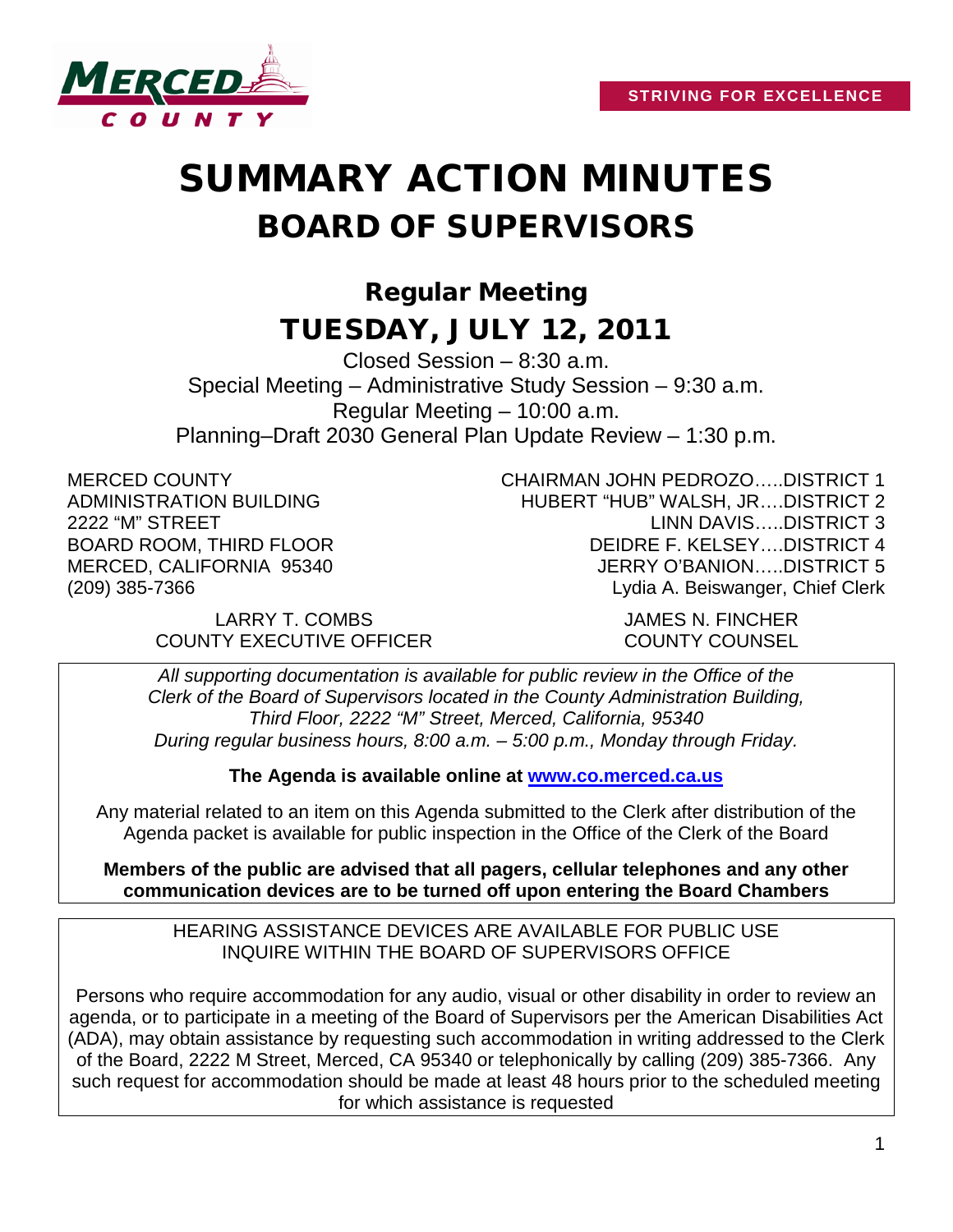The Agenda is divided into three sections:

**CONSENT CALENDAR** – These matters include routine financial and administrative actions and are approved by a single majority vote.

**SCHEDULED ITEMS** – These items are noticed hearings, work sessions and public hearings.

**REGULAR CALENDAR** – These items include significant policy and administration actions. Immediately after approval of the CONSENT CALENDAR, if the time of the hearing of SCHEDULED ITEMS has not arrived, the REGULAR CALENDAR will be considered.

#### SCHEDULED ITEMS

# 8:30 A. M. **THE PUBLIC IS INVITED TO SPEAK ON ANY ITEM ON THE AGENDA-TESTIMONY IS LIMITED TO FIVE MINUTES PER PERSON**

**CLOSED SESSION - CONFERENCE WITH LEGAL COUNSEL SIGNIFICANT EXPOSURE TO LITIGATION:** It is the intention of the Board to meet in Closed Session concerning significant exposure to litigation pursuant to Government Code Section 54956(b): One Case

**CLOSED SESSION:** It is the intention of the Board to meet in Closed Session pursuant to Government Code Section 54957.6 concerning a Conference with County of Merced Staff Negotiators concerning negotiations with American Federation of State, County and Municipal Employees (AFSCME), Units 4, 5, 6 and 8; Independent Employees of Merced County (IEMC), Unit 3; Merced County Lawyers Association, Unit 7; Merced County Sheriff Employee Association (MCSEA), Unit 2; Merced County Law Enforcement Sergeants, Unit P; Deputy Sheriff Association, Unit 10 and Non-Safety Corrections, Unit 12

**THE BOARD RECESSED AT 8:35 A.M. TO MEET IN CLOSED SESSION AND RECONVENED AT 9:30 A.M. TO MEET IN AN ADMINISTRATIVE STUDY SESSION. THE BOARD RECESSED AT 9:45 A.M. AND RECONVENED AT 10:00 A.M. WITH ALL MEMBERS PRESENT AND ADVISED THE BOARD MEET IN CLOSED SESSION AND DIRECTION WAS PROVIDED TO STAFF**

**GOVERNMENT CODE SECTION 54950 COMPLIANCE (LATE AGENDA ITEMS)**

# 9:30 A. M. **SEE SEPARATE AGENDA**: **SPECIAL MEETING ADMINISTRATIVE STUDY SESSION – AB 109**

#### 10:00 A. M. **PLEDGE OF ALLEGIANCE**

**PUBLIC OPPORTUNITY TO SPEAK ON ANY MATTER OF PUBLIC INTEREST WITHIN THE BOARD'S JURISDICTION INCLUDING ITEMS ON THE BOARD'S AGENDA, EXCEPT FOR THOSE ITEMS SPECIFICALLY SCHEDULED AS PUBLIC HEARINGS** (Testimony limited to five minutes per person)

*REVIEW BOARD ORDER – SEE PAGE 11*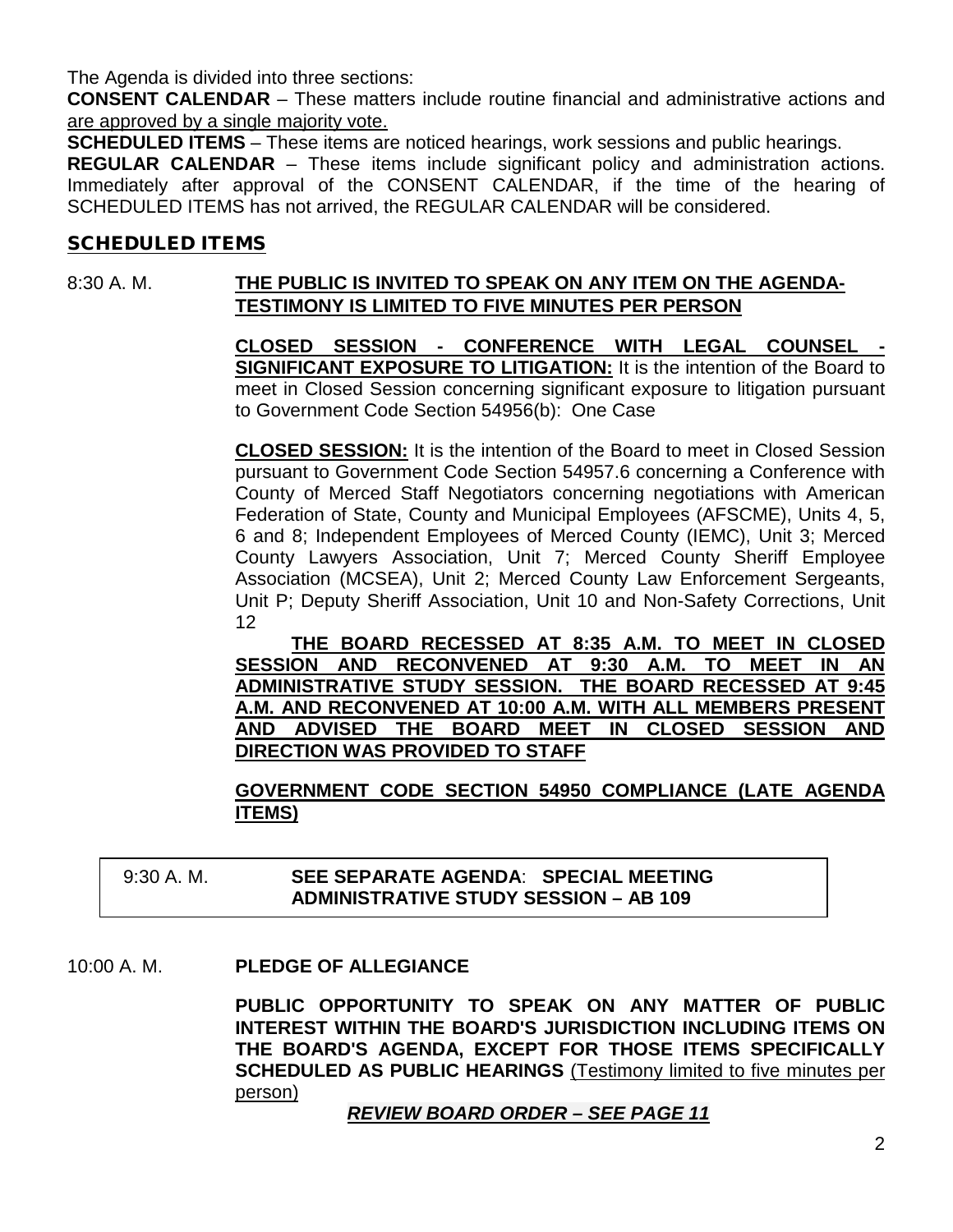#### 10:00 A. M. Introduction - Father of the Year *REVIEW BOARD ORDER – SEE PAGE 11*

#### **APPROVAL OF CONSENT AGENDA CALENDAR** (Items #1 - 20) **APPROVED AS RECOMMENDED AYES: ALL**

# **HEALTH - PUBLIC HEARING**

To consider the Report of Demolition for the following properties:

- (1) 2326 Linden (APN 002-241-019), Atwater;
- (2) 9513 Standford (APN 037-161-006), Planada; and,
- (3) 9376 Broadway (APN 037-155-01), Planada;

and authorize the cost of Demolition for each parcel for a total amount of \$28,610 on the Assessment Roll as a Special Assessment and a Lien on the properties and authorize the Auditor and Tax Collector to assess said cost pursuant to Uniform Housing Code Section 1605.

RECOMMENDATION: Authorize the Auditor and Tax Collector to assess the cost of Demolition for each parcel for a total amount of \$28,610 on the Assessment Roll as a Special Assessment and a Lien on the properties, pursuant to the Uniform Housing Code Section 1605

#### **APPROVED AS RECOMMENDATION AYES: ALL** *REVIEW BOARD ORDER – SEE PAGE 11 AND 12*

#### **COUNTY COUNSEL - PUBLIC HEARING**

(This is the First of Three Public Hearings)

To consider revisions to the County Supervisorial District Plans and draft redistricting plans, hear presentations on public outreach and consider additional Alternative Maps

RECOMMENDATION: To consider selecting a preferred plan for public consideration and/or possible direction to modify any of the plans.

# *REVIEW BOARD ORDER – SEE PAGE 12 AND 13*

#### **EXECUTIVE OFFICE REPORT BACK FROM PROPOSED BUDGET, 6/28/11** (1) Dept. of Workforce Investment:

Remove the deletion of two (2) Employment and Training Specialist I/II (Positions 32, 117); one (1) Secretary III (Position 8); one (1) Supervising Employment & Training Specialist (Position 26); one (1) Support Services Analyst I/II (Position 11) and add one (1) Variable-Shift Employment Training Specialist, BU 55000 and adopt Resolution (Amends Resolution No. 2011-95 adopted on June 28, 2011)

#### **ADOPTED RESOLUTION NO. 2011-110 AS RECOMMENDED AYES: ALL**

# *REVIEW BOARD ORDER – SEE PAGE 13*

(2) Human Services Agency /Mental Health:

Remove the deletion of one (1) Veterans Claim Representative I/II (Position 464), BU 50054 and adopt Resolution (Amends Resolution No. 2011-99 on June 28, 2011)

#### **APPROVED RESOLUTION NO. 2011-111 AS RECOMMENDED AYES: ALL**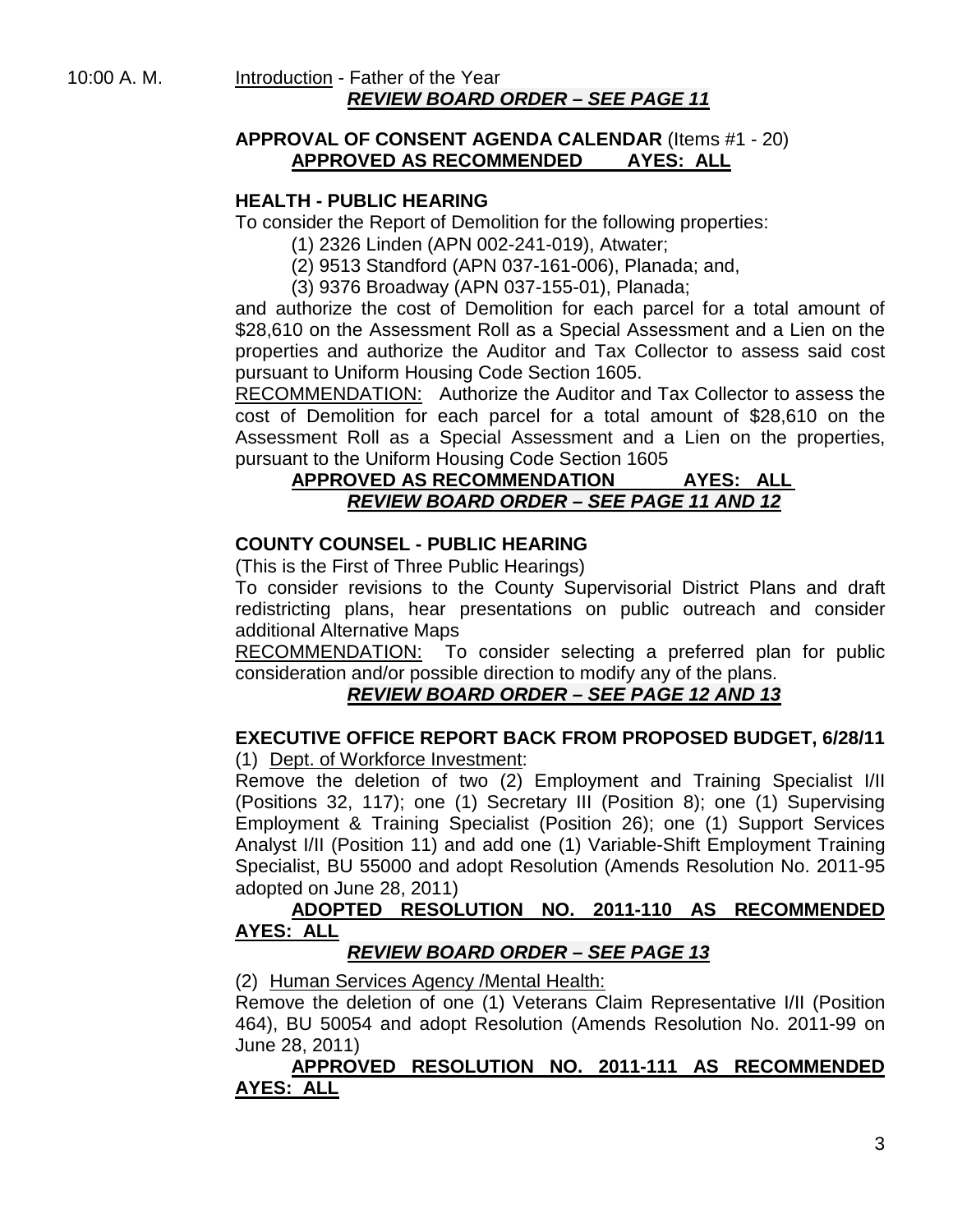#### **EXECUTIVE OFFICE REPORT BACK FROM PROPOSED BUDGET, 6/28/11** (3) Public Works:

Remove the deletion of one (1) Grounds Maintenance Worker I/II (Position 22), BU 70200 and adopt Resolution (Amends Resolution No. 2011-101 adopted on June 28, 2011)

#### **ADOPTED RESOLUTION NO. 2011-112 AS RECOMMENDED AYES: ALL**

#### (4) Library:

Update and Progress of the Winton Library - Contract for month-to-month has been signed at current location until new location can be found; Current Staff will remain for 10 hours a week; Friends of the Library information has been shared with the community and there is a search for a new location

#### *REVIEW BOARD ORDER – SEE PAGE 14*

#### **REPORTS/BOARD DIRECTION**

County Executive Officer, County Counsel, Board of Supervisors Members *REVIEW BOARD ORDER – SEE PAGE 14*

# **LUNCH BREAK**

#### 1:30 P. M. **PLANNING - REVIEW OF THE DRAFT 2030 MERCED COUNTY GENERAL PLAN UPDATE**

Receive a presentation from Consultants and Planning Staff on the Revised Draft Plan, and the recommendations from the June 22, 2011 Planning Commission Meeting; provide an opportunity for the public to provide additional comments; provide direction on the Revised Draft Plan and Planning Commission recommendations and authorize preparation and release of the Draft EIR for the 2030 Merced County General Plan Update in accordance with CEQA

#### **CONTINUED DISCUSSION TO AUGUST 9, 2011 BOARD MEETING**  *REVIEW BOARD ORDER – SEE PAGE 14, 15 AND 16*

# CONSENT CALENDAR (Items #1 - 20) **APPROVED AS RECOMMENDED AYES: ALL**

#### Public Works

1. Adopt Resolution designating the intersection of Mercado Court and Hinton Avenue, a part of Mercado Ranch Subdivision No. 05013, as a Stop Intersection and authorize the installation of a Stop Sign on the Mercado Court approach to the intersection located in Delhi.

#### **ADOPTED RESOLUTION NO. 2011-113**

2. Adopt Resolution annexing the Mercado Ranch Subdivision No. 05013 into the Delhi Street Lighting Maintenance Zone of Benefit No. 102 in County Service Area No. 1.

# **ADOPTED RESOLUTION NO. 2011-114**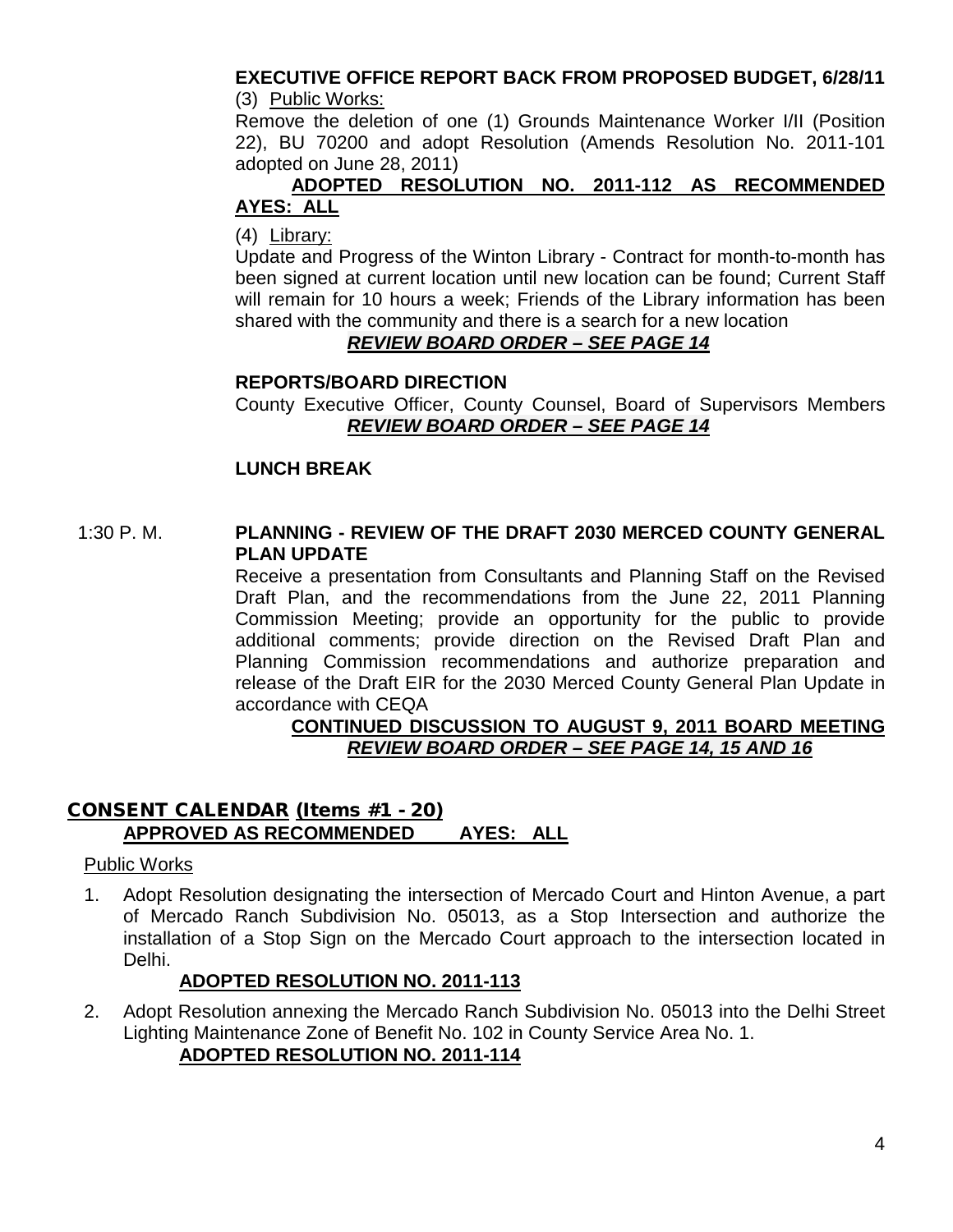- 3. Adopt Resolution annexing the Mercado Ranch Subdivision No. 05013 into the Harmony Ranch Drainage Park Maintenance Zone of Benefit No. 121 in County Service Area No. 1. **ADOPTED RESOLUTION NO. 2011-115**
- 4. Accept Final Map for Mercado Ranch Subdivision No. 05013 in the Delhi area.

# Counsel

5. Approve and authorize Chairman to sign Amendment to Contract No. 2008083 with Nielsen, Merksamer et al for legal service related to Section 5 of the Voting Rights Act, extending the contract from June 30, 2011 to June 30, 2013.

# Mental Health

6. Approve and authorize Chairman to sign Renewal Contract No. 2008003 with State Dept. Of Alcohol and Drug Programs for funding to support operation of the Drug Treatment Court Program in connection with the Comprehensive Drug Implementation Grant Award and adopt Resolution.

# **ADOPTED RESOLUTION NO. 2011-116**

# Human Services Agency

7. Approve and authorize Chairman to sign Renewal Contract No. 2004211 with Calif. Dept. Of Aging for Multi-Purpose Senior Services Program and adopt Resolution.

# **ADOPTED RESOLUTION NO. 2011-117**

#### Probation

8. Approve and authorize Chief Probation Officer to sign Application and Renewal Contract No. 2008303 with Corrections Standards Authority for participation in the Juvenile Accountability Block Grant and adopt Resolution. **ADOPTED RESOLUTION NO. 2011-118**

# Planning

9. Approve and authorize Chairman to sign Amendment to Contract No. 2006072 with Mintier Harnish Planning Consultant for the Merced County General Plan Update.

# Executive Office

- 10. Approve Travel Request for Commerce, Aviation and Economic Development as recommended by Executive Office.
- 11. Approve and authorize Chairman to sign Amendment to Contract No. 2003093 with Merced Defense Services for indigent services and reduces contract costs for the next two fiscal years and extending the term an additional two years.

# Board Recognition

12. Authorize Certificates of Recognition to the individuals selected by Merced Union High School District as Character Counts Art Contest winners.

# *REVIEW BOARD ORDER – SEE PAGE 16*

- 13. Authorize Certificate of Recognition to Merced Meadows New Home Community in celebration of their Grand Opening and Ribbon Cutting.
- 14. Authorize Certificates of Recognition to Jarrod Nickerson, Heroism Award; and Danean Stanke, James Doyle and Karla Jean Scott, District Award of Merit; Chris Huffman, John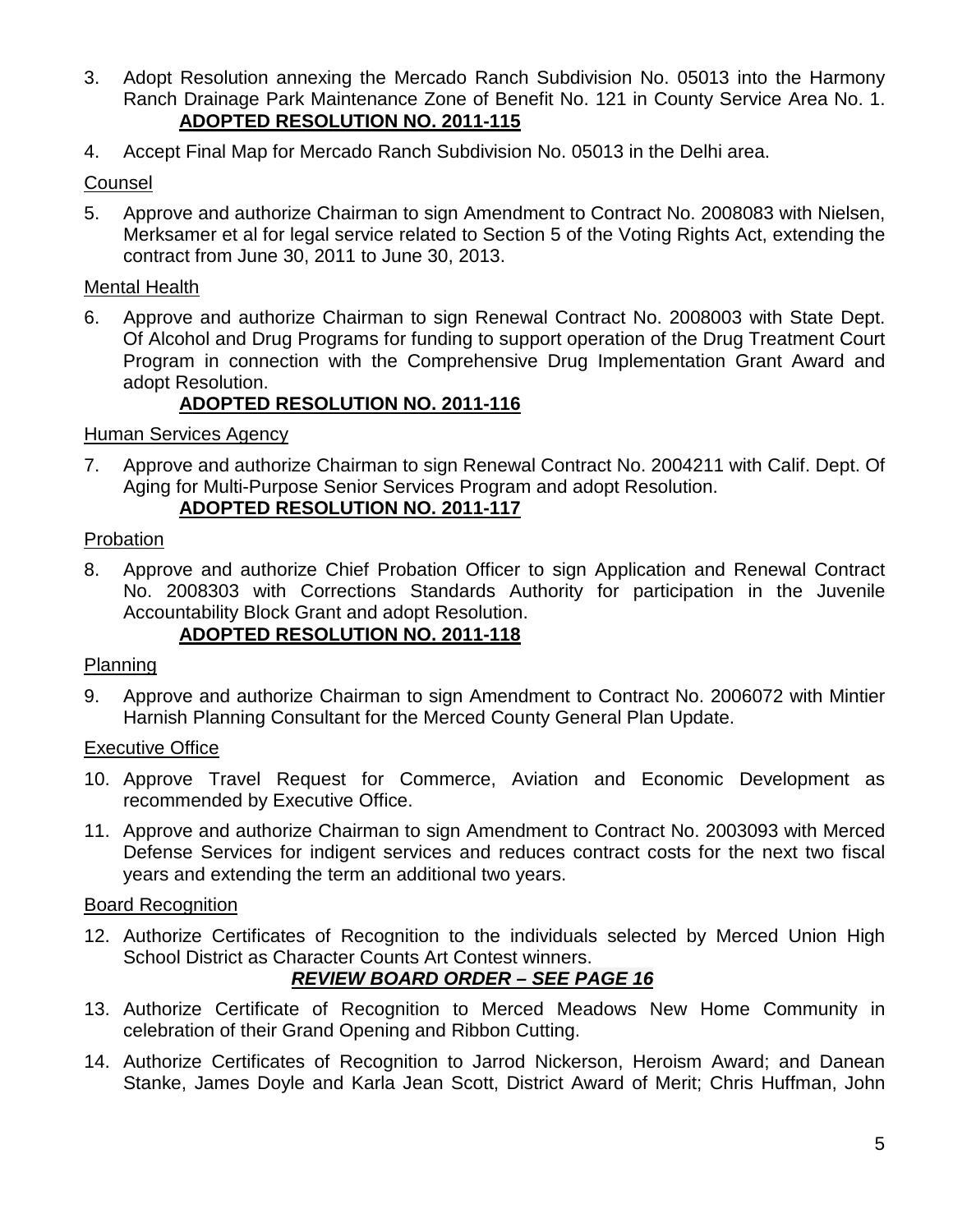Garcia, Sean Stanke and Zachary A. Wilson, Scout of the Year as recognized by the Wawona District of the Boy Scouts of America, Greater Yosemite Council.

- 15. Authorize Certificate of Recognition to Daniel Chavez for selection as Grand Marshal of the Planada Community Day Parade.
- 16. Authorize Certificates of Recognition to the Soroptimist International of Los Banos Awards as follows: Shawna Marie Moseell-Women's Opportunity Award; Reina Nino, Ruby Award; Joyce and Ted Meza, Friends of Soroptimist Award and Sue Cardoza, 2011 Soroptimist of the Year Award.
- 17. Authorize Certificates of Recognition to the individuals selected as 2011 Outstanding Senior Volunteers as follows: Dorothy Sousa and Margaret Warmack-Merced Senior Citizens, Inc.; Nancy Buckingham-Merced Over 50 Club; William Warner and Dora Davidson-AARP, Merced Chapter 282; Lela Martens-Atwater AARP #2194; Carol Luhring-Merced Mariposa Retired Teachers Association; Helen Fragulia and Carol Martin-Atwater Senior Social Club; Donna Foley and Helen Whittecar-Merced Senior Social Club; Anna Herrera and Doris Krikorian-Hilmar Senior Citizens; Albert Mitzel and Della Mitzel-Delhi Senior Club; Juan Scott and Donnie Cahoon-Sierra Meadows Senior Apartments; Julia Duran and Magdalen Fong-Winton Seniors and Joe Alamo and Charlene DiGiorno-Gustine Senior Citizens Club.
- 18. Authorize Certificate of Recognition to Retro Lux Salon in celebration of the Ribbon Cutting and Open House.
- 19. Authorize Certificate of Recognition to New Bethany Franciscan Hospitaller Sisters of Immaculate Conception for their Beautification Celebration.
- 20. Authorize Certificate of Recognition to Jeff and Carolyn Tassey in honor of their retirement.

# REGULAR CALENDAR

# BOARD ACTION

#### PUBLIC WORKS

21. Resolution authorizing the County Road Commissioner to approve and sign Change Orders to County Highway and County Bridge construction Contracts administered by Public Works consistent within the limits specified in Public Contract Code Sections 20395 (d)(1) & Sections, 20405(d) and rescind Resolution No. 77-82.

# **ADOPTED RESOLUTION NO. 2011-119 AS RECOMMENDED AYES: ALL**

- 22. Resolution authorizing Public Works Director to approve and sign Amendments to Architectural and Engineering Contracts administered by Public Works consistent with the limits defined in Public Contract Code Section 2014 and rescind Resolution No. 95-188. **ADOPTED RESOLUTION NO. 2011-120 AS RECOMMENDED AYES: ALL**
- 23. Adopt Resolution authorizing Public Works Director to approve and sign Change Orders for construction projects administered by Public Works consistent within the limits specified in Section 20142 of the Public Contract Code amended September 30, 2010 and rescind Resolution No. 97-218.

# **ADOPTED RESOLUTION NO. 2011-121 AS RECOMMENDED AYES: ALL**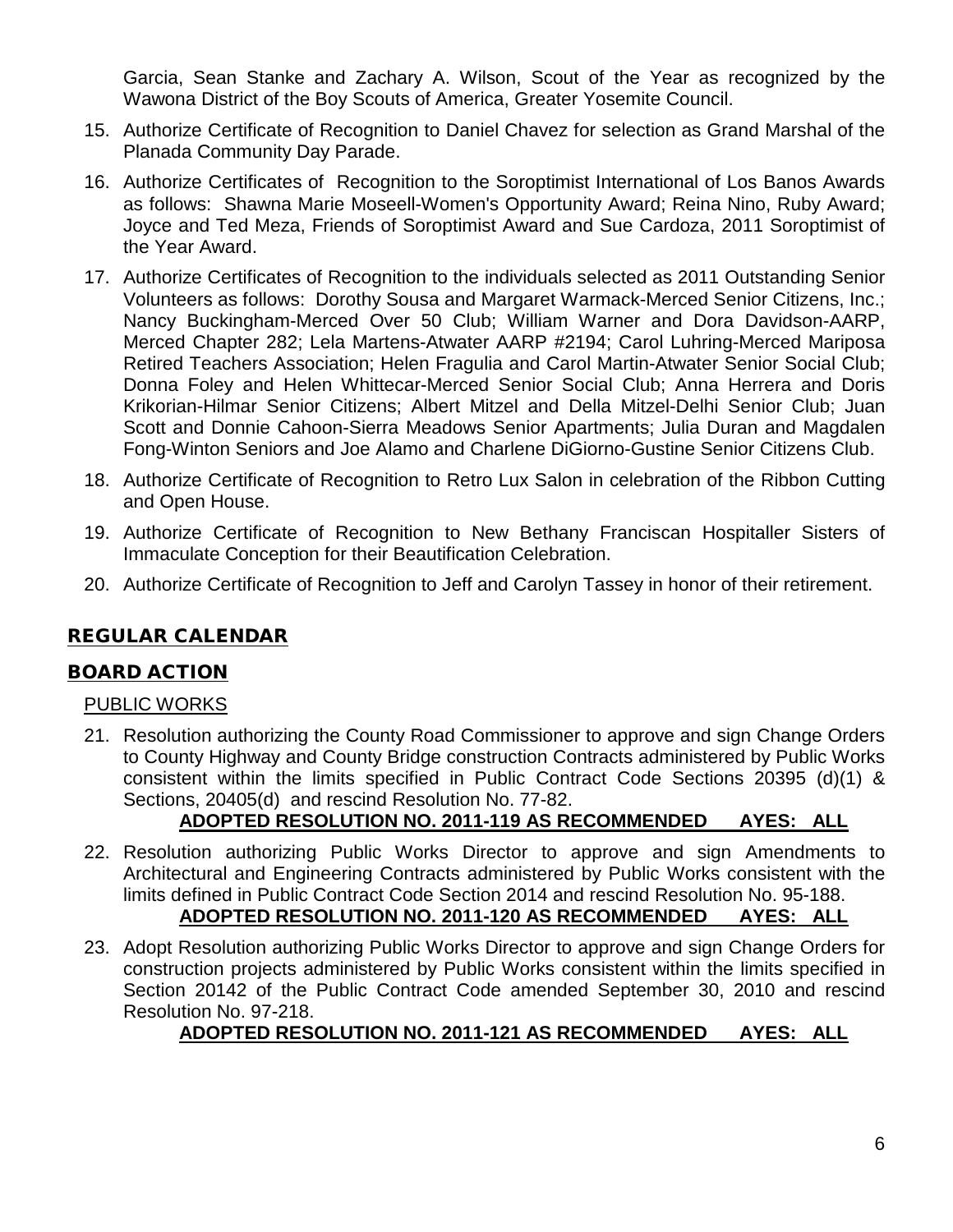24. Contract with Calif. Dept. of Transportation (Caltrans) to sign the Federal Apportionment Exchange and State Match Program [No. X11-5939 (079)] to exchange Federal Funds with Non-Federal State Highway Account Funds.

#### **AUTHORIZED CONTRACT NO. 2011125 AND ADOPTED RESOLUTION NO. 2011-122 AS RECOMMENDED AYES: ALL**

- 25. Contract with State Controller for Annual Street and Road Report for FY 2010/2011. **AUTHORIZED CONTRACT NO. 2011126 AS RECOMMENDED AYES: ALL**
- 26. Resolution supporting submittal of a Safe Route to School (SRTS) Grant with Caltrans for road infrastructure Improvements in the vicinity of the Planada Elementary School. **ADOPTED RESOLUTION NO. 2011-123 AS RECOMMENDED AYES: ALL**
- 27. Contract with Signature Life-Safety Services, Inc. for Routine Testing and Maintenance of Fire Systems and Components for 5 years after review by Counsel.

# **AUTHORIZED CONTRACT NO. 2011127 AS RECOMMENDED AYES: ALL**

28. Certify the Information and Findings of the Mitigated Negative Declaration for the Emergency Operations and 911 Dispatch Center; approve plans and specifications; authorize the increase of the Building Project Budget to \$4,525,000; authorize Public Works to advertise for bids, set the bid date, conduct public bid opening and award a construction contract to the lowest responsive bidder provided said bid is within the established project budget; authorize the chairman to sign contract after review by Public Works and direct Public Works to return to the Board with an informational item to come back to the Board with actions taken.

# **AUTHORIZED CONTRACT NO. 2011128 AS RECOMMENDED AYES: ALL** *REVIEW BOARD ORDER – SEE PAGE 17*

# **HEALTH**

29. Contract with Environmental Resources, Inc. to provide professional toxicologists services for the corrective action of a hazardous site not to exceed \$17,350.

# **AUTHORIZED CONTRACT NO. 2011129 AS RECOMMENDED AYES: ALL**

# **COUNSEL**

30. Authorize the Clerk to execute and issue the Acknowledgment, pursuant to Government Code Section 53853(b) and serve notice to Merced Community College regarding 2011-12 Tax and Revenue Anticipation Note Program Series A, that the Board will not authorize issuance of the Notes within 45 calendar days, thereby freeing the District to issue the Notes on its own behalf.

# **APPROVED AS RECOMMENDED AYES: ALL**

# HUMAN SERVICES AGENCY

31. Approve the FY 2011-12 Area Plan Update for the Area Agency on Aging and authorize Chairman to sign Transmittal Letter.

# **APPROVED AS RECOMMENDED AYES: ALL**

# **SHERIFF**

32. Authorize the Sheriff to electronically submit the Application with the US Dept. of Justice for the 2011 Edward Byrne Memorial Justice Assistance Grant through the Internet-based grant management system in the amount of \$42,648 to fund computer equipment to support the implementation of New World Software System understanding the Sheriff will return to the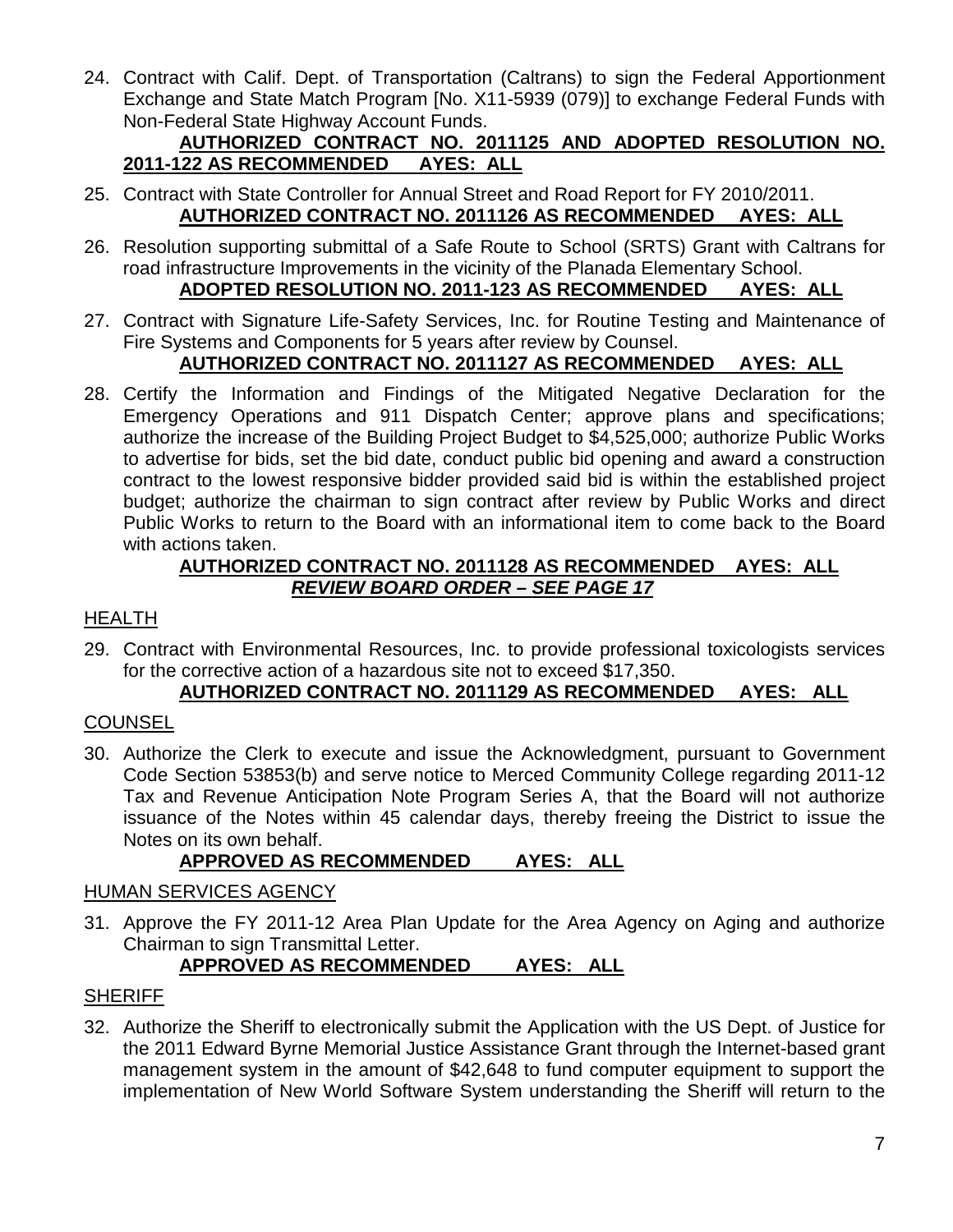#### Board for acceptance if funded. **APPROVED AS RECOMMENDED AYES: ALL**

# MENTAL HEALTH

33. Contract with Fresno County for the provisions of inpatient services at the Marie Green Psychiatric Health Facility.

# **AUTHORIZED CONTRACT NO. 2011130 AS RECOMMENDED AYES: ALL**

34. Contract with State Dept. of Alcohol and Drug Programs for operation of the Dependency Drug Court Program through Grant Award in the amount of \$186,990; authorize the Program Administrator (currently Mental Health Director) to sign and adopt Resolution. **AUTHORIZED CONTRACT NO. 2011121 AND ADOPTED RESOLUTION NO.** 

# **2011-124 AS RECOMMENDED AYES: ALL**

35. Contract with Sate Dept. of Alcohol and Drug Program to support operation of the Drug Treatment Court Program through Grant Award in the amount of \$126,270; authorize the Program Administrator (currently Mental Health Director) to sign and adopt Resolution.

#### **AUTHORIZED CONTRACT NO. 2011122 AND ADOPTED RESOLUTION NO. 2011-125 AS RECOMMENDED AYES: ALL**

# FIRE

36. Contract Renewal with Calif. Dept. of Forestry and Fire Protection (CAL FIRE) for Fire Protection Services for FY 10/11.

# **AUTHORIZED CONTRACT NO. 2005019 AS RECOMMENDED AYES: ALL**

# BOARD OF SUPERVISORS

37. Authorize Special Board Project Funds-District One in the amount of \$1,520 to be forwarded to the Planada Parks and Recreation as follows: \$520 to assist with the cost of taking community youth to a Fresno Grizzly Baseball Game and \$1,000 to assist with the renovation of the baseball field in Planada.

# **APPROVED AS RECOMMENDED AYES: ALL**

# PROBATION

38. Executive Committee of the Community Corrections Partnership (CCP) Designation - Appointment of Norman Andrade, Chief of Police-City of Merced and Manuel Jimenez, Mental Health Director.

# **APPROVED AS RECOMMENDED AYES: ALL**

# APPOINTMENTS

- 39. Snelling Municipal Advisory Council Reappointed Aleta Bauer and Maxine Price until February 16, 2014 and Gordon Grey until February 16, 2015. **APPROVED AS RECOMMENDED AYES: ALL**
- 40. Delhi Municipal Advisory Council Reappointed Richard Jantz until January 3, 2015. **APPROVED AS RECOMMENDED AYES: ALL**
- 41. Dairy Technical Advisory Committee Appointed Brad Nyman, representing District 4, until January 28, 2013.

# **APPROVED AS RECOMMENDED AYES: ALL**

42. Advisory Board on Alcohol and Other Drug Problems – Appointed Stephen Pierce, representing Human/Social Services, serving at the Pleasure of the Board.

# **APPROVED AS RECOMMENDED AYES: ALL**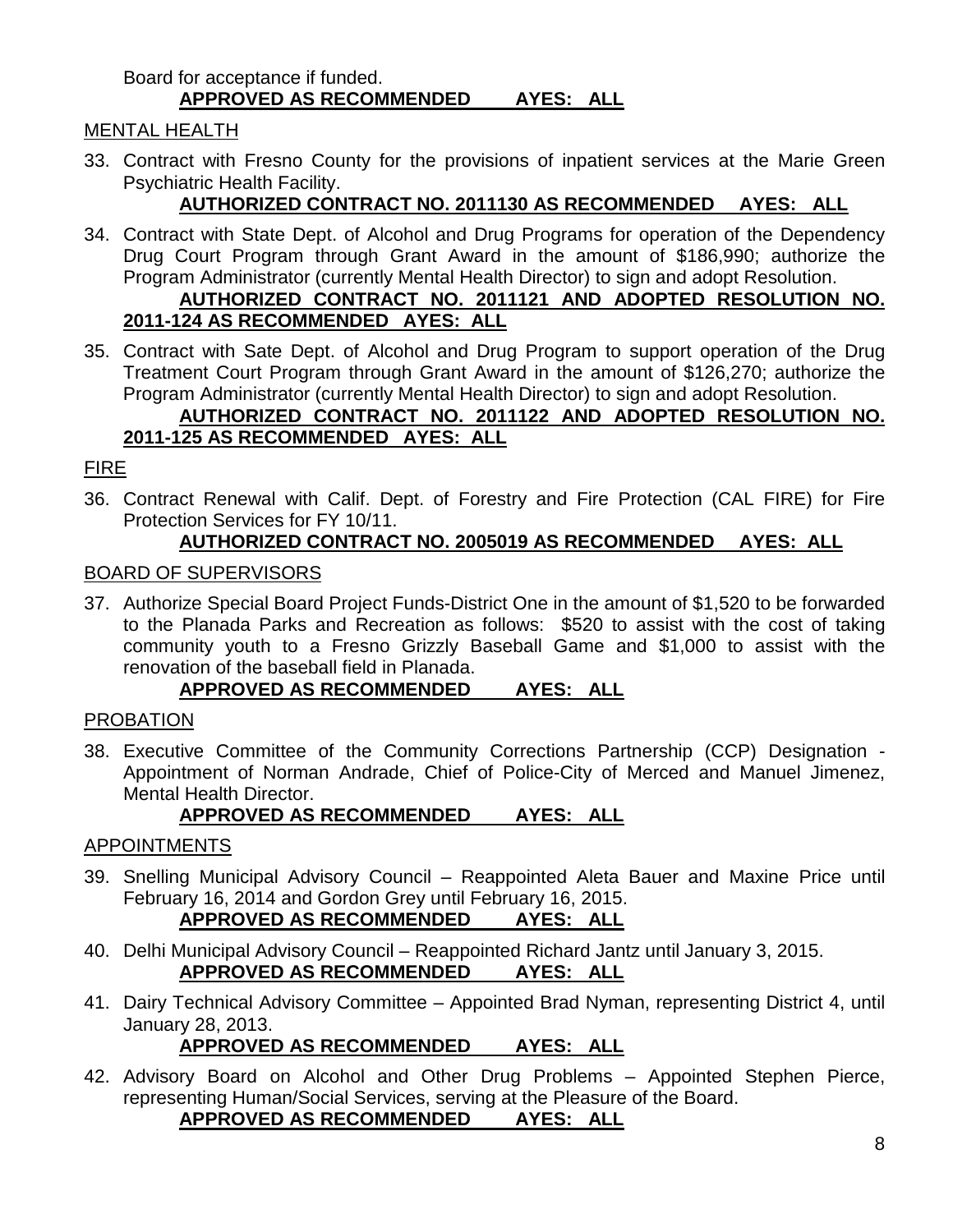- 43. Plainsburg Cemetery District Reappointed Aaron Johnson until July 20, 2015 and Joan Dickinson, Warren Brown and Kenneth Mc Pherson until July 20, 2014.
	- **APPROVED AS RECOMMENDED AYES: ALL**
- 44. Le Grand Municipal Advisory Council Reappointed Stephanie Marchini until December 7, 2012.

# **APPROVED AS RECOMMENDED AYES: ALL**

45. May Day Fair Board – Reappointed James Buttrey, representing District Three, until July 1, 2015.

# **APPROVED AS RECOMMENDED AYES: ALL**

46. May Day Fair Board – Appointed Stacey Machado, representing District Four, effective August 1, 2011, until July 1, 2014.

#### **APPROVED AS RECOMMENDED AYES: ALL**

47. May Day Fair Board – Reappointed Jonathan Andrews, Larry Borelli and Michael Santos, representing District Five, until July 1, 2015.

# **APPROVED AS RECOMMENDED AYES: ALL**

48. Mental Health Advisory Board – Reappointed Audrey Kotrich-Spangler, representing District Four, until June 30, 2014.

#### **APPROVED AS RECOMMENDED AYES: ALL**

49. Underground Utility District Review Committee – Appointed Dana Hertfelder representing Public Works/Roads, Tom Driscoll representing PG&E Advisory Member and Frank Castro representing Comcast Cable all serving at the Pleasure of the Board.

#### **APPROVED AS RECOMMENDED AYES: ALL**

#### BOARD INFORMATION & POSSIBLE ACTION **ACCEPTED AND PLACED ON FILE EXCEPT FOR ITEM NO. 51 PULLED FOR SEPARATE ACTION AYES: ALL**

- 50. Public Works re: Notification of Grant Award to Nation's Roof West for the Old Jury Commissioner Building Emergency Re-roofing Project. **AWARDED CONTRACT NO. 2011131**
- 51. County of Santa Cruz re: Santa Cruz urges similar action by all California Counties to reject the requirement for a 4/5 majority vote for approval or disapproval of any Community Corrections Plan and reconsider the plan to exclude the Board or CAO from the Community Corrections Partnership Executive Committee - AB 109.

# *REVIEW BOARD ORDER – SEE PAGE 17*

- 52. Central Valley Regional Water Quality Control Board re: Hearing Panels for Dairy Enforcement Orders - set for July 14, 2011 and July 20, 2011 at 9:00 a.m.
- 53. State Water Resources Control Board re: Notice of Petition for Temporary Change Involving the Transfer of up to 6,000 acre-feet of water from Merced Irrigation District to Merced Irrigation District's Sphere of Influence Lands under License 2685 (Application 1224) in Merced County.
- 54. State Water Resources Control Board re: Notice of Public Workshop Water Diversion Measurement set for July 21, 2011.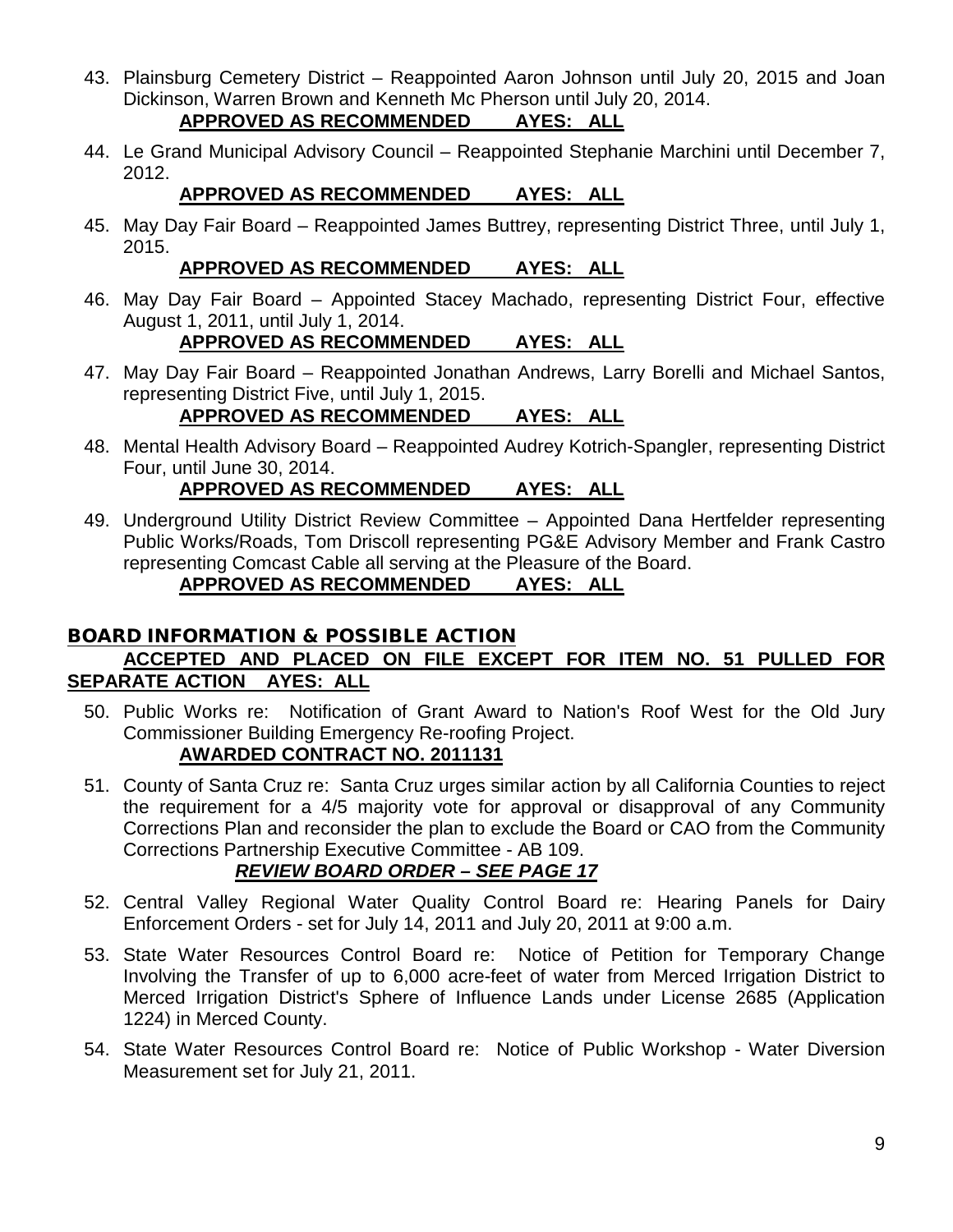- 55. State Water Resources Control Board re: Notice of Public Hearing State of California Dept. of Transportation, Municipal Separate Storm Sewer System Permit - Draft Tentative Order, set for July 19, 2011.
- 56. California Regional Water Quality Control Board Central Valley Region re: Notice of Public Scoping/Early Consultation Meeting - Amending the Sacramento/San Joaquin Basin Plan to Revise Groundwater Beneficial Use Designations in the Hodson/Littlejohns Fault Zone Area located near Copperopolis in Calaveras County.

#### **ADOPTED RESOLUTION IN MEMORY OF LINDA LOPEZ AND ADJOURNED THE MEETING UNTIL TUESDAY, JULY 26, 2011 AT 10:00 A.M.**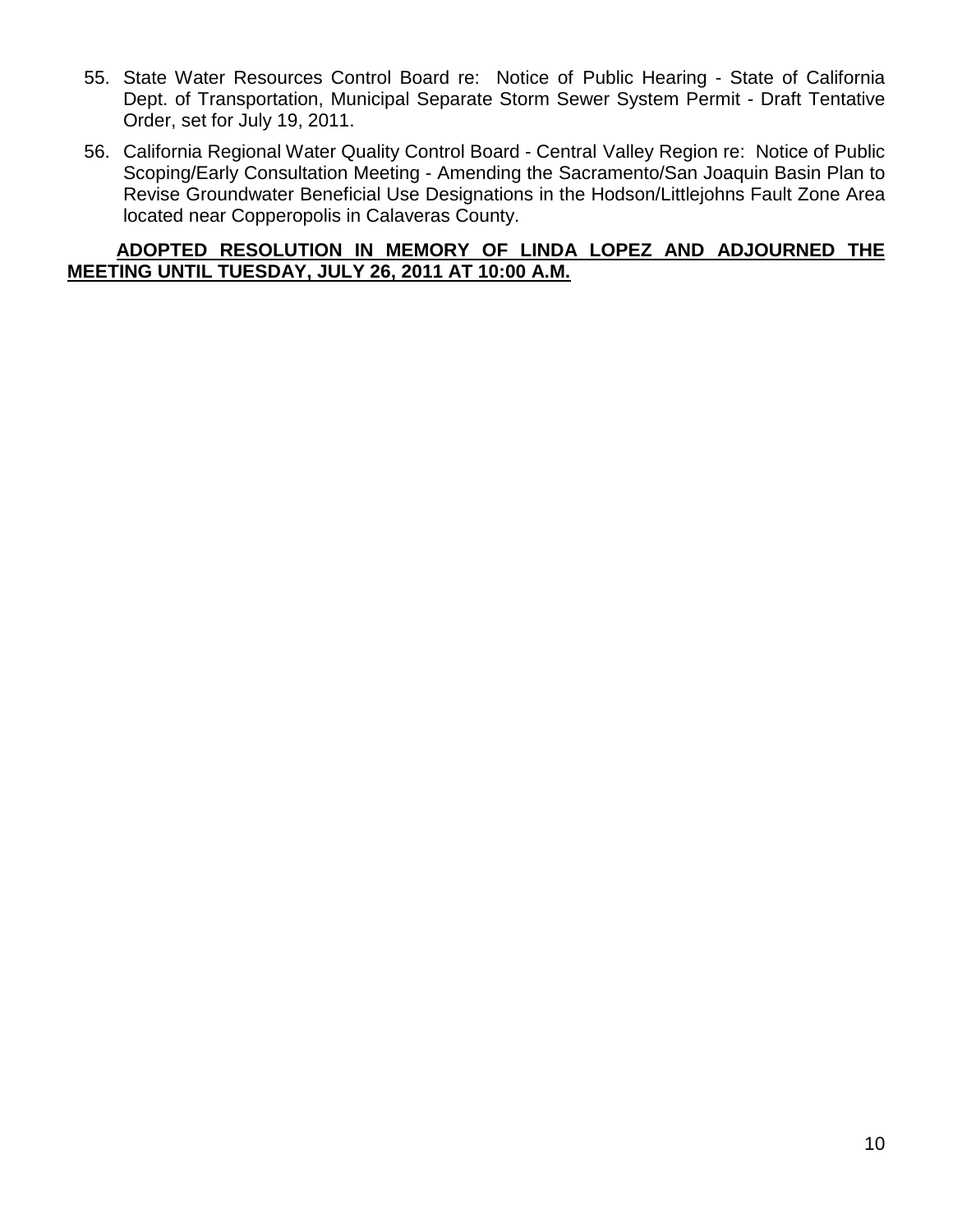#### **10:00 A.M. SCHEDULED ITEM 2011-07-12 PUBLIC OPPORTUNITY**

Chris Navarro, Sheriff Correctional Officer and Union member, reviews his concerns with the Main Jail closure advising he does not believe the Sheriff is working in the interest of the people and the personnel.

Craig Rich, Sheriff Correctional Officer and Union member, states concerns with structural integrity of the Latarocca Facility, staff layoffs and the possible escape of inmates. Present: Pedrozo, Walsh, Davis, Kelsey, O'Banion

#### **10:00 A.M. SCHEDULED ITEM 2011-07-12 PRESENTATION – Father of the Year**

Reverend Paul Lundberg introduces the Doug Fluetsch, winner of the Father of the Year contest for Essay submitted by Spencer Fluetsch and Spencer Fluetsch reads his Essay. Present: Pedrozo, Walsh, Davis, Kelsey, O'Banion

#### **10:00 A.M. SCHEDULED ITEM 2011-07-12 HEALTH – PUBLIC HEARING**

The time and date previously set for a Public Hearing to consider the Report of Demolition for the following properties: (1) 2326 Linden (APN 002-241-019), Atwater; (2) 9513 Standford (APN 037-161-006), Planada; and, (3) 9376 Broadway (APN 037-155-01), Planada and to consider the cost of demolition to be part of the Assessment Roll as a Special Assessment pursuant to Uniform Housing Code Section 1605 as submitted by the Health Department.

Environmental Health Director William Peeler reviews the staff report and provides an overview of the power-point presentation.

Assessor/Recorder Ken Christensen appears advising funds will go to the Auditor and Tax Collector only.

The Chairman opens the public hearing and asks if there is anyone present wishing to speak. No one speaks. The Chairman closes the public hearing.

Upon motion of Supervisor O'Banion, seconded by Supervisor Walsh, duly carried, the Board accepts the Reports of Demolition for the properties located at 2326 Linden (APN 002-241- 019), Atwater in the amount of \$9,414; 9513 Standford (APN 037-161-006), Planada in the amount of \$9,803; and, 9376 Broadway (APN 037-155-01), Planada in the amount of \$9,393 and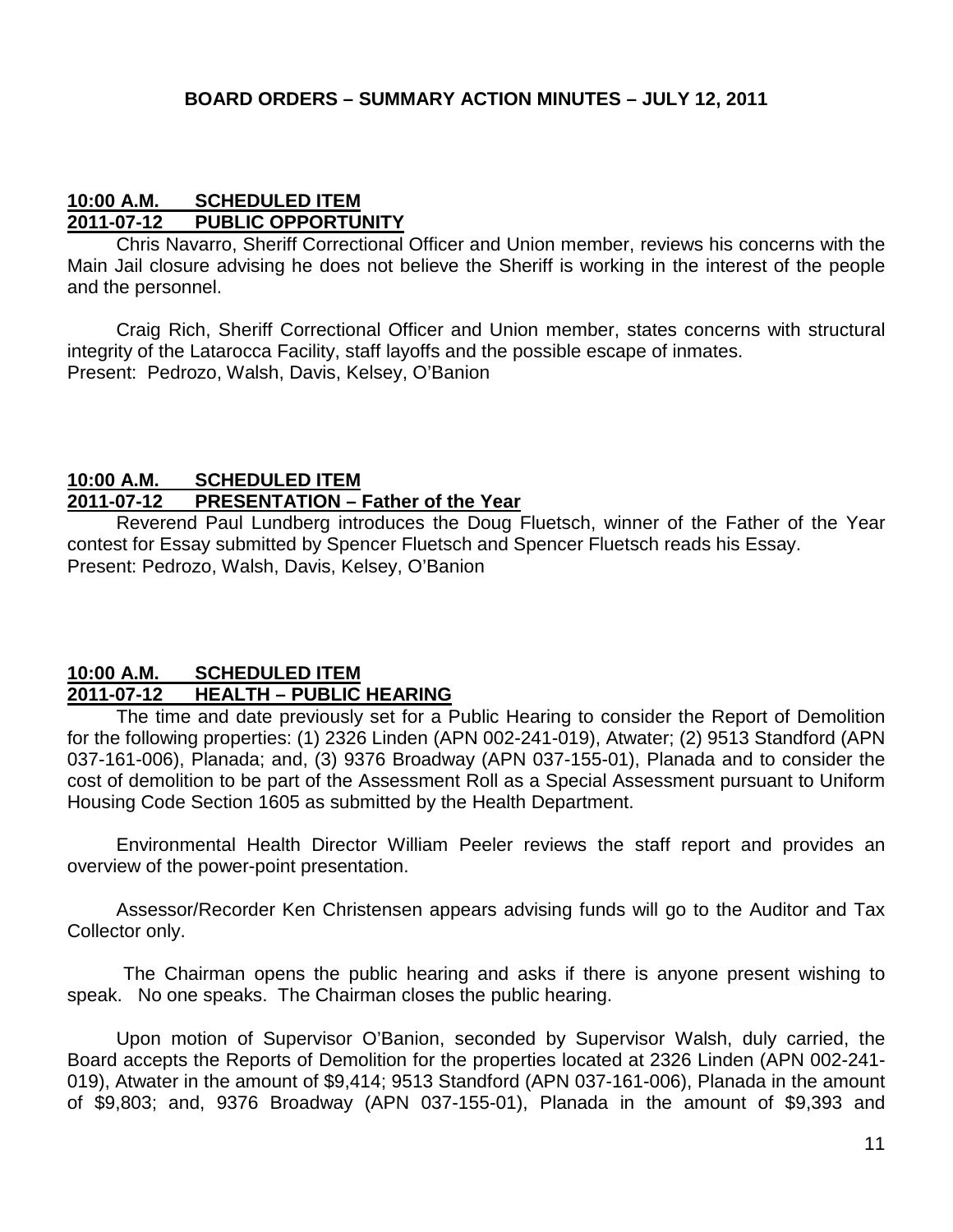authorizes the Auditor-Controller and Tax Collector to assess the cost of Demolition for each parcel for a total amount of \$28,610 on the Assessment Roll as a Special Assessment and a Lien on the properties pursuant to the Uniform Housing Code Section 1605. Ayes: Pedrozo, Walsh, Davis, Kelsey, O'Banion

#### **10:00 A.M. SCHEDULED ITEM 2011-07-12 COUNTY COUNSEL – PUBLIC HEARING**

The time and date previously set for a Public Hearing to consider revisions to the County Supervisorial District Plans and draft redistricting plans, hear presentations on public outreach and consider additional Alternative Maps as submitted by County Counsel.

County Counsel James Fincher reviews the Staff Report and further states following the May 24, 2011 Board Meeting, the Redistricting Committee went out into the communities and had 14 different community meetings with the cities and the municipal advisory councils and discussed and reviewed the proposals. He advises as a result of the Board and public comments, additional maps have been created for consideration. He states the material is available on Merced County's website titled Redistricting.

Assistant County Executive Officer Jim Brown states this is the first of three public hearings to consider revisions to the District Plans. He comments on the community meetings stating the Redistricting Committee has worked with additional meetings being held to further reach the people in the community. Mr. Brown advises as stated by Counsel, additional maps have been created and advises Maps A, B, C, D, E and F are before the Board for consideration along with the demographics and the Board may select a preferred plan for future public consideration or may give direction to modify any of the plans.

Consultant Douglas Johnson, National Demographics Corporation, reviews each district's boundaries, proposed changes, population movement, primary differences between the proposed plans and the variances.

County Counsel James Fincher reviews the ten supervisorial redistricting criteria.

Christopher Skinnell, Legal Consultant from Nielsen, Merksamer, Parrinello, Gross & Leoni LLP, reviews areas that the Board has discretion.

The Chairman asks if there is anyone present that wishes to speak.

Tim Dinwoodie, Chairman of the McSwain Municipal Advisory Council, thanks the County and the Redistricting Committee for the informational process. He states Map F is what was talked about in their community and states his concern of the maps that split Planada and Le Grand, both unincorporated areas, stating there was agreement that both of those communities need to have only one supervisor that represented them.

Discussion is had on retrogression and each map is reviewed.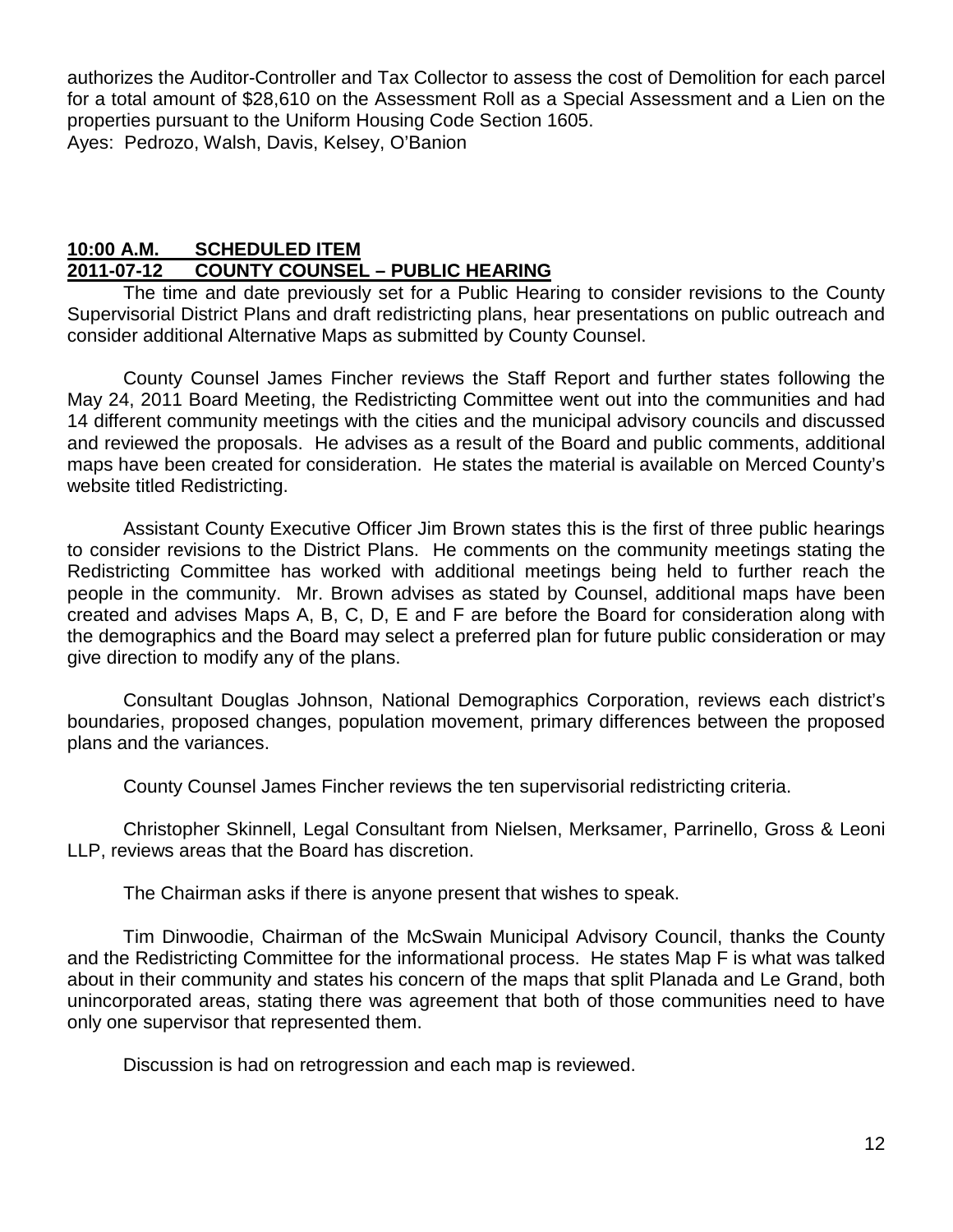Counsel Fincher states the Board may select a preferred plan for future public consideration or may give direction on the narrowing of the maps.

Discussion is had on the process of circulating the current maps and reaching the community.

Following discussion and upon motion of Supervisor Kelsey, seconded by Supervisor Davis, duly carried, the Board selects Plans E and F to be circulated to the public and to bring the matter back at the next Public Hearing of July 26, 2011. Ayes: Pedrozo, Walsh, Davis, Kelsey, O'Banion

#### **10:00 A.M. SCHEDULED ITEM 2011-07-12 EXECUTIVE OFFICE**

The Clerk announces the Executive Office Report back from Proposed Budget of June 28, 2011, Item No. 1-Dept. of Workforce Investment is before the Board for consideration.

County Executive Officer Larry Combs reviews the Staff Report.

Dept. of Workforce Investment Director Andrea Baker briefly reviews the Staff Report stating there are four (4) different funding sources and two (2) are for 12 months, one (1) is for 18 months and one (1) is for 21 months.

Upon motion of Supervisor O'Banion, seconded by Supervisor Walsh, duly carried, the Board removes the deletion of two (2) Employment and Training Specialist I/II (Positions 32, 117); one (1) Secretary III (Position 8); one (1) Supervising Employment & Training Specialist (Position 26); one (1) Support Services Analyst I/II (Position 11) and adds one (1) Variable-Shift Employment Training Specialist, BU 55000 and adopts Resolution No. 2011-110 (Amends Resolution No. 2011-95 adopted on June 28, 2011) Ayes: Pedrozo, Walsh, Davis, Kelsey, O'Banion

#### **10:00 A.M. SCHEDULED ITEM EXECUTIVE OFFICE**

The Clerk announces the Executive Office Report Back from Proposed Budget of June 28, 2011, Item No. 4, Winton Library Status is before the Board.

County Executive Officer Larry Combs briefly reviews the Staff Report for the Winton Library, Item No. 4.

Supervisor Kelsey questions if the hours lost will be credited since the Winton Library is still closed even though now the lease will be continuing.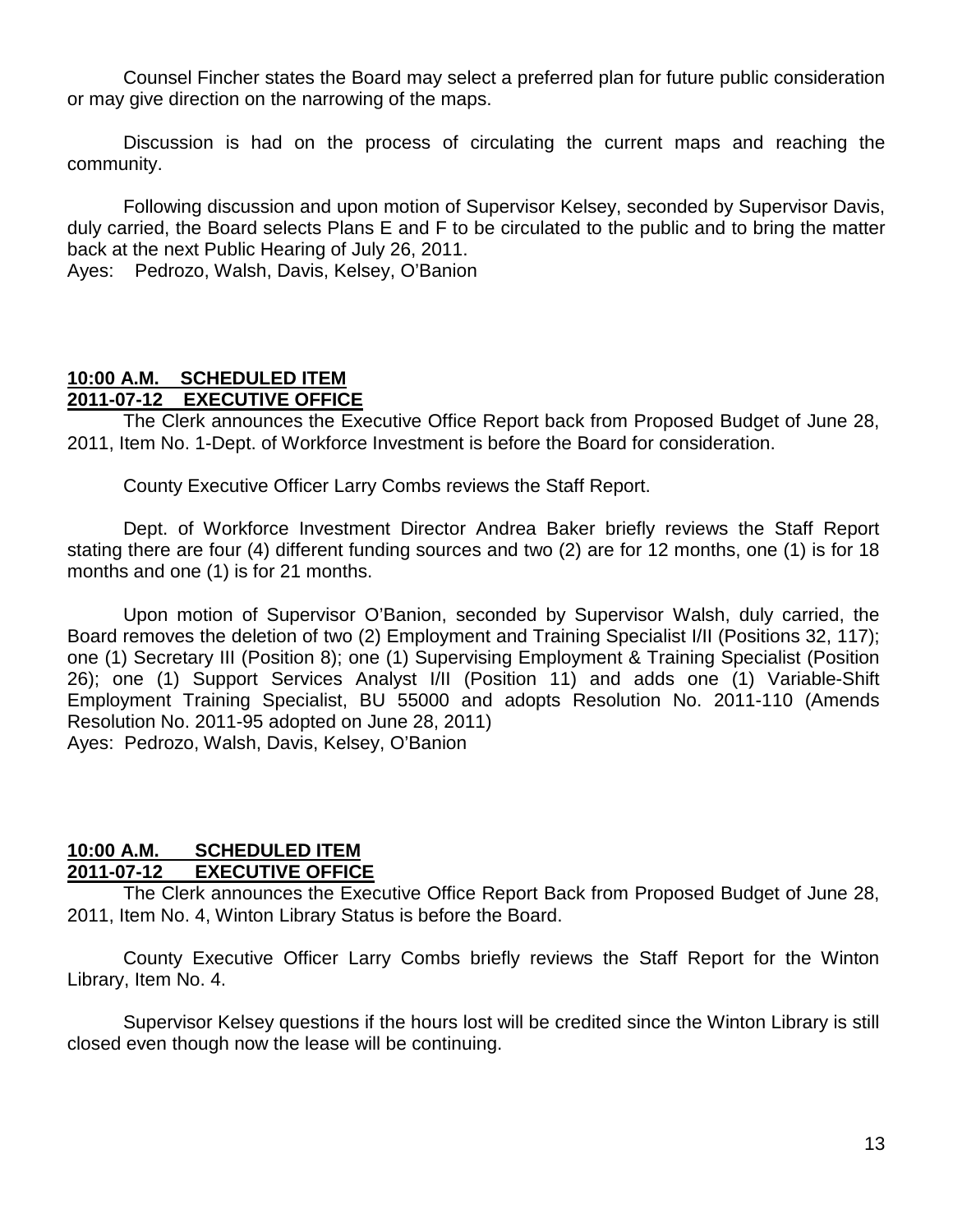County Librarian Jacque Meriam reviews the staff report highlighting the activities of the Winton Library and states the Library has been open and not closed but she will check into the status of the activities.

Present: Pedrozo, Walsh, Davis, Kelsey, O'Banion

#### **10:00 A.M. SCHEDULED ITEM 2011-07-12 BOARD REPORTS**

Supervisor Kelsey states she has received a letter from the Merced County Chamber of Commerce informing the Board there will not be a State Fair Exhibit this year and expresses concerns based on the previous Board's action and hopefully next year participation will be open for everyone's participation in the Exhibit.

Following discussion, Supervisor Walsh states for the record, his Special Board Project Funds designation of funds to the State Fair Exhibit will be cancelled. Present: Pedrozo, Walsh, Davis, Kelsey, O'Banion

#### **1:30 P.M. SCHEDULED ITEM**

#### **2011-07-12 PLANNING – DRAFT 2030 GENERAL PLAN UPDATE**

The Chairman announces the continued review of the Draft 2030 Merced County General Plan Update is before the Board for consideration.

Interim Development Services Director Paul Fillebrown briefly reviews the Staff Report and introduces Consultant Dan Amsden, AICP, Project Manager, MintierHarnish & Associates.

Consultant Amsden reviews the powerpoint and the following slides: Purpose of Review; Next Steps; Summary of the Planning Commission Review Draft 2030 General Plan covering Part I: General Plan Overview, Part II: Countywide Goals, Policies, and Programs, Part III: Community Plans, and General Plan Glossary; Results of Joint Study Session (May 3, 2011); Results of Planning Commission Meeting (May 22, 2011); and Planning Commission Suggested Changes to the Draft 2030 General Plan.

The Chairman asks if there is anyone present wishing to speak.

Janet Young, Associate Chancellor for University of California, Merced, submits Letter of request seeking amendment of the draft County General Plan update to incorporate revised information regarding the sites of the UC Merced campus and University Community-North dated July 11, 2011. (Supplemental No. 1)

Paula Fitzgerald, Planning Director, City of Los Banos, speaks in support of Policy LU-7.11 and LU-7.12.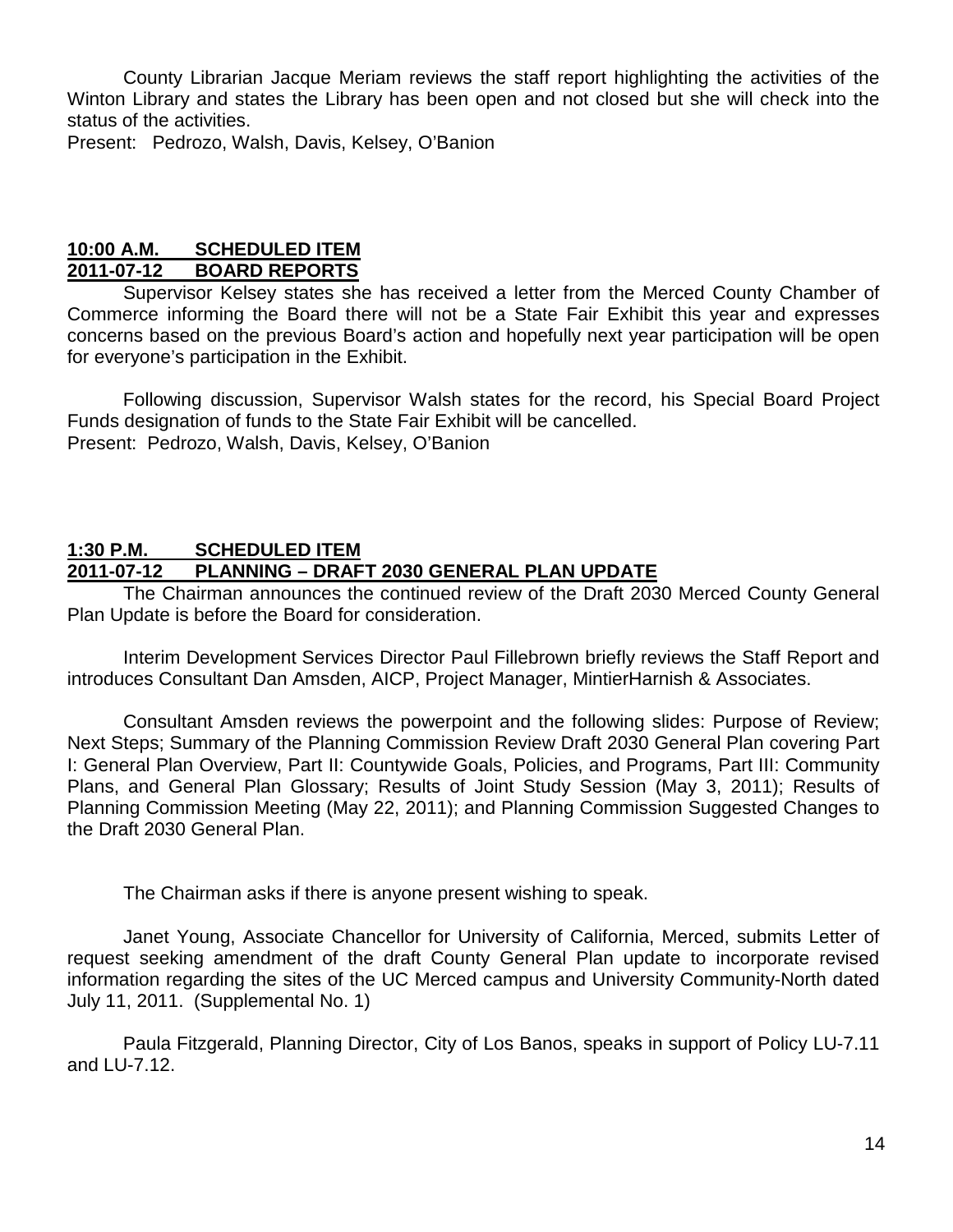Cindy Lashbrook, Livingston resident, requests the Board consider a grading ordinance and speaks in support of such ordinance.

Rochelle Koch, Valley Land Alliance, requests revision be made to Policy AG-2.2 so that the Land Evaluation and Site Assessment Model, known as LESA, be used; requests Merced County continue the Ag Preserve as it stands now (Policy AG-2.7) and requests the County adopt Plan E.

Cathy Webber, Snelling resident, Focus Group member states concern with NR-1.1 regarding Habitat Protection and the recommendation to remove the term "and protect."

Dave Spaur, Merced County Economic Development Corporation, states agreement with the blueprint process; addresses the Planning Commission Suggested Changes to the Draft 2030 General Plan and agrees with Comment #7; states there should be greater focus on Ag. with regard to Comment #3; Comment #30 and #31 needs more specificity to avoid conflict; Comment 34, Land Mitigation-agrees with mitigation ratio of 1:1; and submits documents for the record pertaining to Economic Development Element Existing Business Expansion and retention (ED-4).

Frank Borges, Gallo representative, speaks in support of Land Mitigation 1:1 ratio.

Amanda Carbajal, Merced County Farm Bureau Executive Director, speaks in support of the mitigation of ag land at a 4:1 ratio; 40 acre minimum for all commercially ag zoned land, and does not want new urban or rural communities; states agriculture is the heart and soul of our community; and submits copy of Letter from Planning Commission with suggested Changes to Draft of 2030 General Plan Update. (Supplemental No. 2)

Chuck Marchini, Merced County Farm Bureau President, supports Focus Groups comments on a consensus that Ag preservation is a priority in Merced County and speaks in favor of mitigation of ag land at a 4:1 ratio, the LESA model, keeping ag intact, and the 40 acre minimum for commercially ag zoned land.

Peter Koch, Farm Bureau Director, states the county should see ag preserve as high priority, urges mitigation of ag land at 4:1 ratio, supports 40 acre minimum for commercially ag zoned land and a 160 acre minimum for grasslands and foothill pasture.

Diana Westmoreland Pedrozo, Merced resident, supports ag land at 4:1 ratio, 40 acre minimum for commercially ag zoned land, a 160 acre minimum for grasslands and foothill pasture, and city-centered growth.

The Chairman closes the Public Hearing.

Consultant Amsden continues with powerpoint and discusses goals and next steps.

Interim Development Services Director Paul Fillebrown explains the Planning Commission Suggested Changes to the Draft 2030 General Plan matrix and states that the red text in the Staff Recommendation column indicates the action the consultants took to change the General Plan and changes will be made based on blue text in the Study Session Direction column.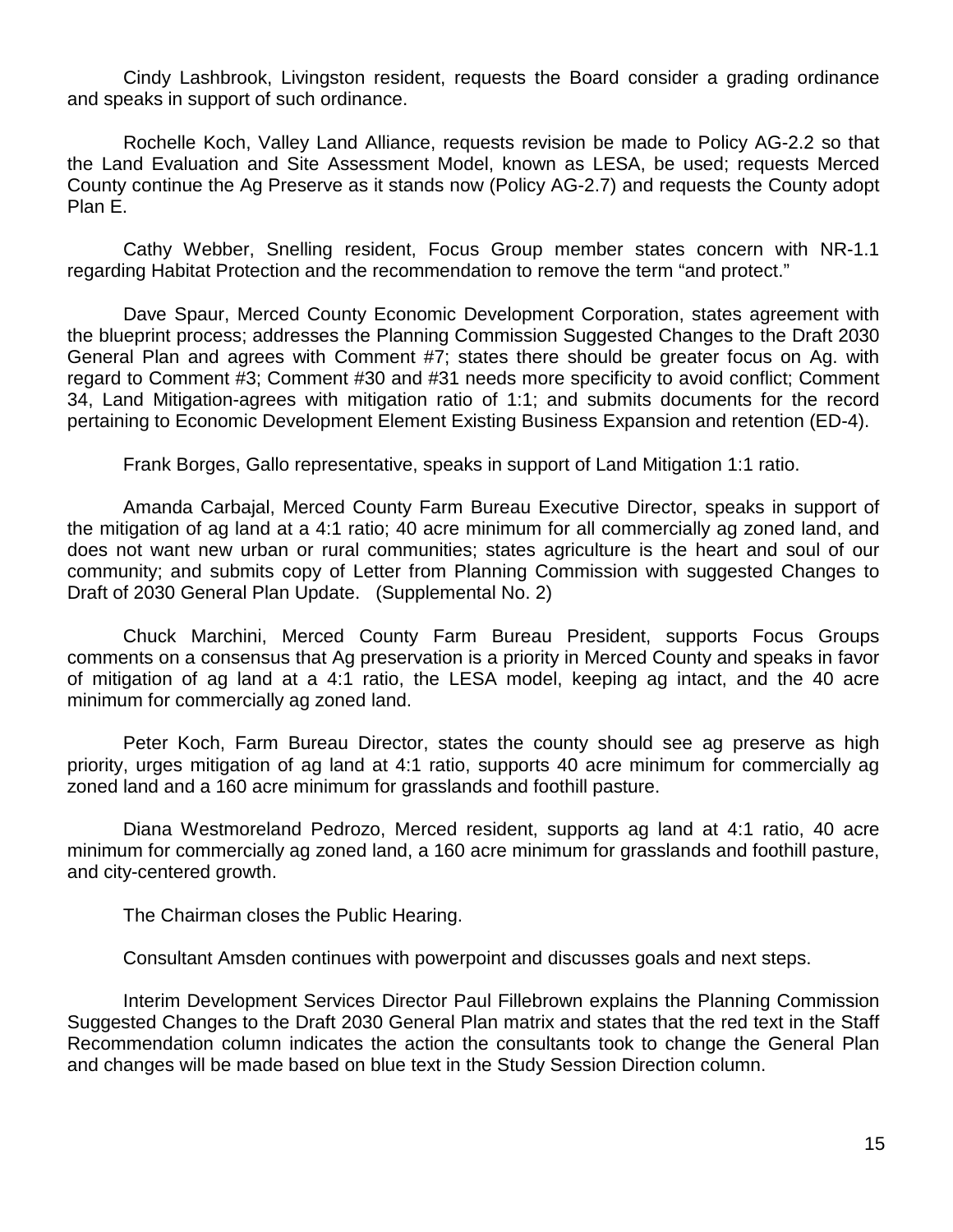County Counsel Fincher states based on the lengthy discussion with regard to Comment #34, Ag Land Mitigation, exception for industrial commercial development to exempt mitigation this causes inconsistency and that justification is needed to support an inconsistency. He further explains that an economic override would be needed, a study and evidence to support will be necessary, and extra analysis to justify the override and that disparate treatment in the two types of land uses is also needed.

Supervisor O'Banion requests County Counsel's opinion regarding the legality of exempting classes of development, commercial and industrial, from the requirements that are placed on residential development.

County Counsel Fincher states that absent an overriding consideration, absent economic study, you could not exempt because that would be an internal inconsistency in the EIR. He further states that it could be done legally but it would need additional study and some additional material to show that the economic benefit overrides the impact in some way.

Discussion is had regarding minimum acreage in the A1 zone or the ag zone.

Interim Planning Director Paul Fillebrown states that due to discussion regarding potential impacts of exempting commercial and industrial and also based on discussion on new town concept, whether there should be additional criteria prior to approving new towns, rather than authorize the release of the county general plan update and prepare the public release document, that staff should make one more visit to the Board to review those specific items to the board. Staff will provide additional information on the 20 vs. 40 acre issue and limit the discussion to those items and get firm direction prior to releasing the public draft. These items will be brought before the Board on August 9, 2011.

There being no further business before the Board, the discussion is continued until August 9, 2011 Board Meeting.

Present: Pedrozo, Walsh, Davis, Kelsey, O'Banion

#### **CONSENT ITEM NO. 12 2011-07-12 BOARD OF SUPERVISORS**

Upon motion of Supervisor Davis, seconded by Supervisor O'Banion, duly carried, the Board authorizes Certificates of Recognition to the following for being selected by the Merced Union High School District as Character Counts Art contestant winners: Matthew Dirks, Pa Lee, Rayanna Yonan, Daisy Ledesma, Andrew Grey, Veronica Martinez, Elizabeth Lambaren, Diego Diaz, Vanessa Domingez, Amber Flowers, Albert Gonzales, Morgan Lemas, Alex Avila, Varalyn Xiong, Maria Mena, Brittney Fournier, Mekenna Hagerman, Daneli Janzen, Ashley Brauchler, Dalia Alvarez, Louisa Lopez, Padao Thao, Vue Xiong, Marina Flores, Danielle Saldana, Dulce Mendez, Tida Xiong, Alexis Carballo, Mikaila Hickman, Veronica Pulido, Marissa Medina, Monica Serrano, Amber Antener, Yaritza Garcia, Chueyee Xiong, Mai Xiong, Aaron Beck, Thien Cao-H, Miguel Garza, Magdalena Castaneda, Rachel Ludwig and Mary Lee.

Ayes: Pedrozo, Walsh, Davis, Kelsey, O'Banion